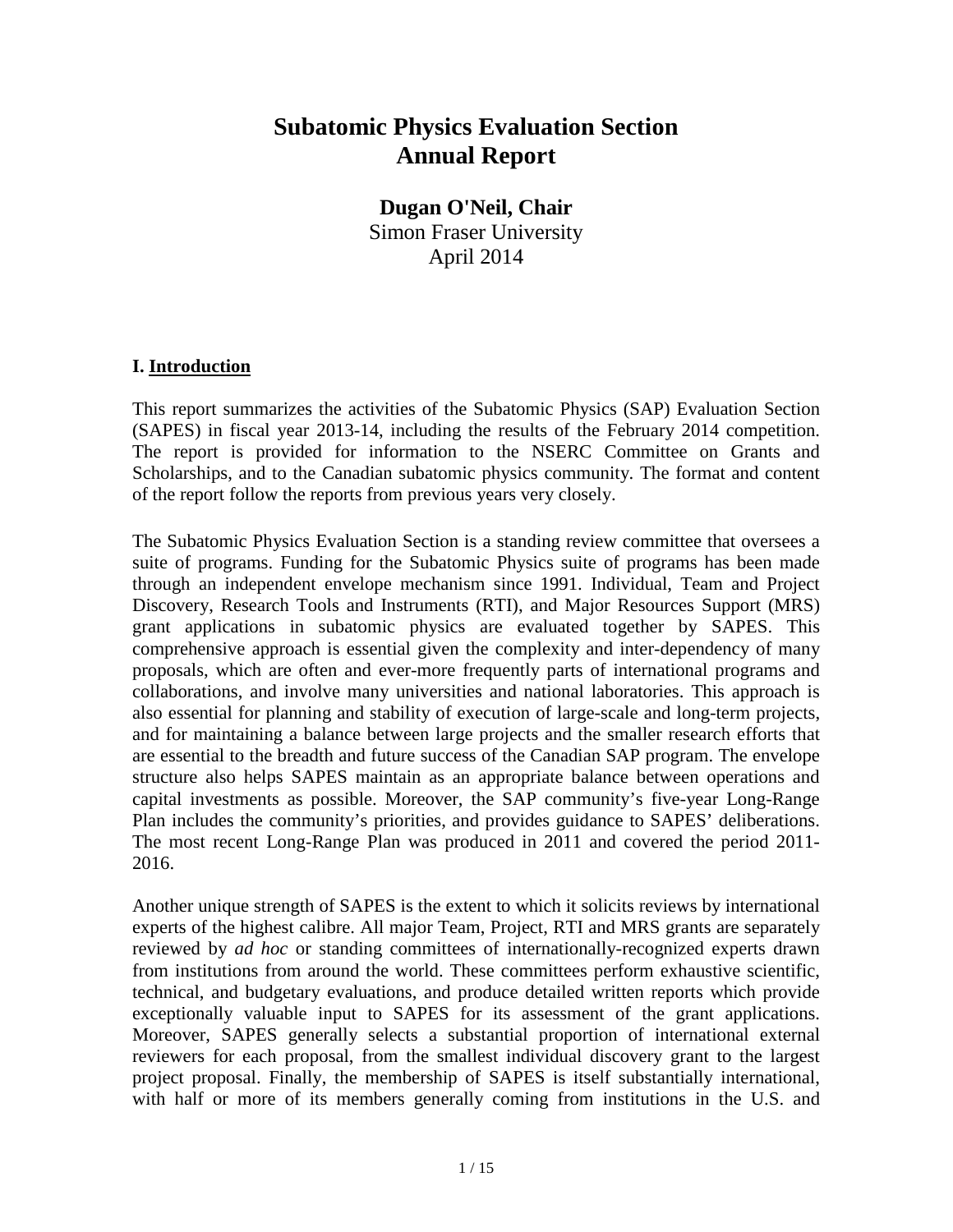Europe. This level of international review provides an exceptionally high degree of scrutiny and validation of the research funded by this Evaluation Section.

In its [report,](http://www.scienceadvice.ca/uploads/eng/assessments%20and%20publications%20and%20news%20releases/sandt_ii/stateofst2012_fullreporten.pdf) *The State of Science and Technology in Canada, 2012*, the Council of Canadian Academies identified Nuclear and Particle Physics as one of the sub-fields in which Canada excels and leads the world in terms of scientific impact. Despite the internationally-recognized excellence of Canadian SAP research, and the unique strengths of the SAPES envelope structure and review processes, the past several years have been increasingly difficult for this Evaluation Section to financially support the community's short- and long-term objectives at an appropriate and competitive level to ensure the maximum scientific return on substantial investments already made. Specifically, the SAPES budget has been practically flat for the past seven years, while the number of fulltime faculty has increased by more than 10% over the same time. Several high-priority research programs are in the ramping-up phase of their activities, while others are at the full scientific exploitation stage.

Looking back eight years ago (a small window over the typical timescale of SAP projects), the scenario of a flat envelope was thoroughly analyzed in the 2006 LRP report, with the conclusion that it would lead to a curtailing of research operating support and affect growth possibilities in Canadian SAP research activities. In such a scenario, it was recognized that the ability of the Canadian subatomic physics community to exploit the major capital investments of the past decade and to achieve its long-term scientific vision would be jeopardized.

The 2011 LRP [report,](http://www.subatomicphysics.ca/documents/SUB_ENG_FINAL_201116.pdf) *The Subatomic Universe: Canada in the Age of Discovery*, describes the constrained support provided to the "flagship research programs" over the past 5 years as they neared the stage of data-taking and science exploitation, with concurrent reductions from elsewhere in the envelope. The report warns that if this trend continues, funding for investment in equipment will suffer as a consequence of increasing needs from small and large projects in an era of decreasing budgets.

There is an urgent need to protect and exploit the considerable investments that have already been made in SAP research. One can justifiably state that the Canadian SAP program has become a victim of its own excellence and successes, and that the currently available operating funds are enough only to maintain existing activities at a constrained level that is not always sufficient to allow Canadian researchers to contribute to the full extent of their potential. Clearly, the internationally-recognized excellence and contributions of the Canadian SAP community, coupled with the unique strengths of the SAPES envelope, ensure that additional investments in this area will yield exceptionally high returns in cutting-edge knowledge and the training of highly-qualified personnel (HQP). As stated in the 2011 LRP report, and demonstrated by the outcome of recent competitions, such additional investments are now more needed than ever if the Canadian SAP research program is to continue to produce excellent science both now and in the future.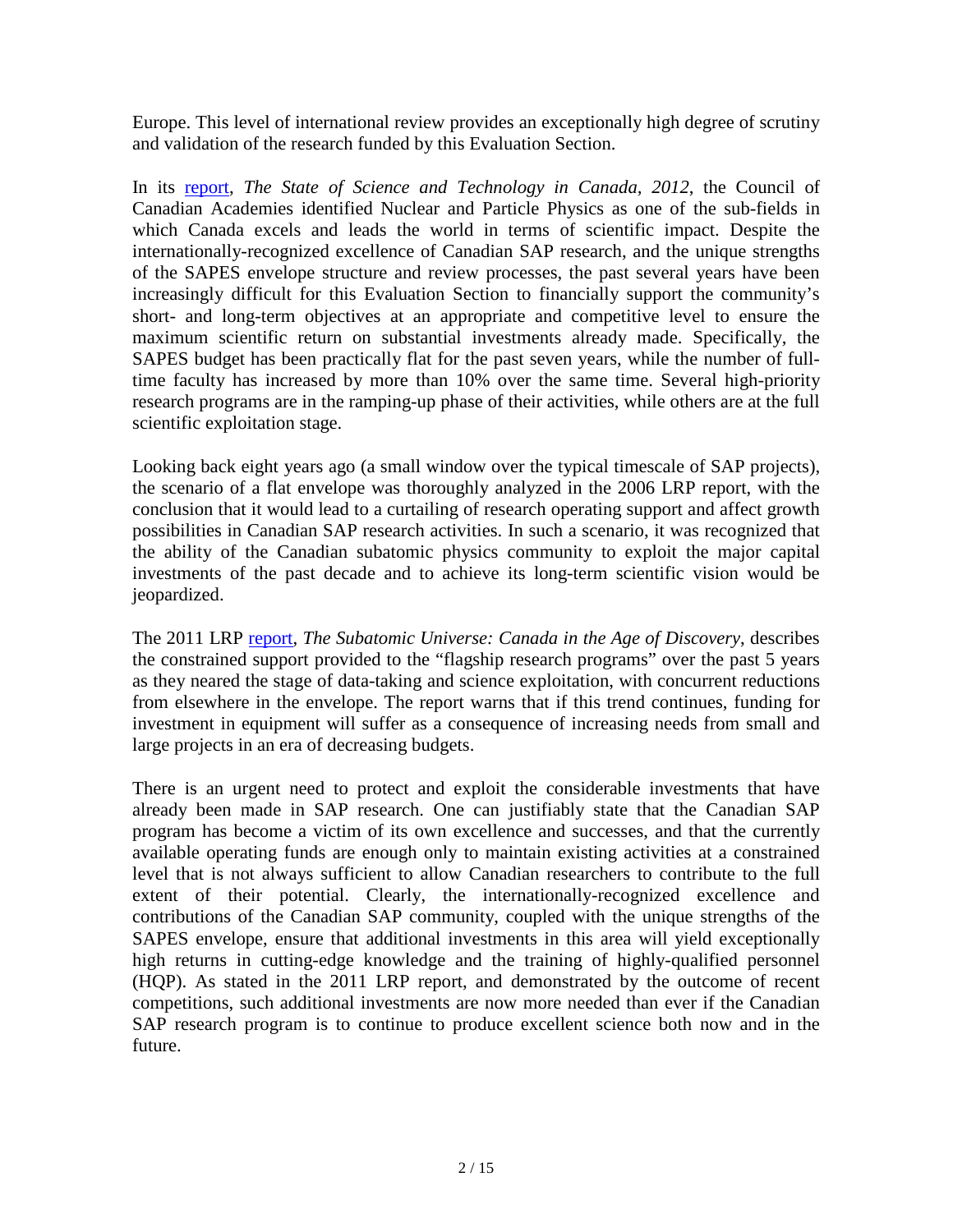## **II. Update on the Envelope Funding**

The pressure on the Section's funding envelope has been building for the last several years; it has now reached a level that is difficult to manage. In particular, substantial investments by federal and provincial government funding agencies have annually injected funds into the SAP program in excess of 50% of the entire SAPES envelope, including substantial capital investments from CFI and various agencies of the Ontario government (but excluding NRC funding of TRIUMF). Other substantial investments by the Canadian government in science and technology, such as the Canada Research Chairs (CRC) program, have also resulted in a fast growth of the number and the quality of young faculty in SAP at many Canadian institutions. The latter increase has, in turn, been accompanied by a substantial growth in the number and quality of graduate students and other highly qualified personnel.

The SAP community has been very effective in making use of CFI's programs for major capital equipment. This additional source of funding is welcome, but it is important to highlight the fact that it is in turn generating further pressure on the envelope as the latter is the main funding source in support of research-related costs. It is unfortunate that repeated attempts to foster the necessary level of coordination between CFI and NSERC have not yet succeeded. The Section can only reiterate the recommendation made in the 2011-16 Long Range Plan in this respect. At the time of writing of this report, the next large CFI competition (CFI-IF 2015) is at the Notification of Intent stage. At least a dozen large subatomic physics projects are expected to submit proposals to this competition. This could be an excellent opportunity for CFI and NSERC to explore effective ways to coordinate their peer review processes so that priorities for infrastructure and research support are balanced. Without such coordination, there is a risk for research funding to be spread too thin, leading to failure of major parts of the Canadian subatomic physics programme. An alternative risk would be for research funding to be focused only on a few of these new state-of-the-art major infrastructures, leaving several others unexploited.

Since the 2006 Long-Range Plan was released, new funds were allocated to NSERC by the federal government in Canada's annual budgets, but were mostly provided for clearly targeted priority areas which did not include SAP. In *Budget 2011*, NSERC received \$15M to "support outstanding research in the natural sciences and engineering fields, such as the Strategy for Partnerships and Innovation (SPI)." NSERC devoted half of those funds to enhance the support given to Early Career Researchers (ECRs) across all disciplines in the form of supplements to their Discovery grants. ECRs with active grants in subatomic physics have received such supplements. Even though this is a welcome development, it has translated into a limited influx of funds into the envelope (\$125k). In *Budget 2014*, NSERC received an additional \$15M "to support advanced research in the natural sciences and engineering". It is expected that these funds will be used to provide additional support to the Discovery Grants Program; details on the use of these funds will be confirmed by this summer. SAPES wholeheartedly supports the injection of these funds into the budget of the Discovery Grants Program, including the subatomic physics envelope. As a reminder, the 2011-16 LRP report recommends an injection of \$2.5M into the envelope to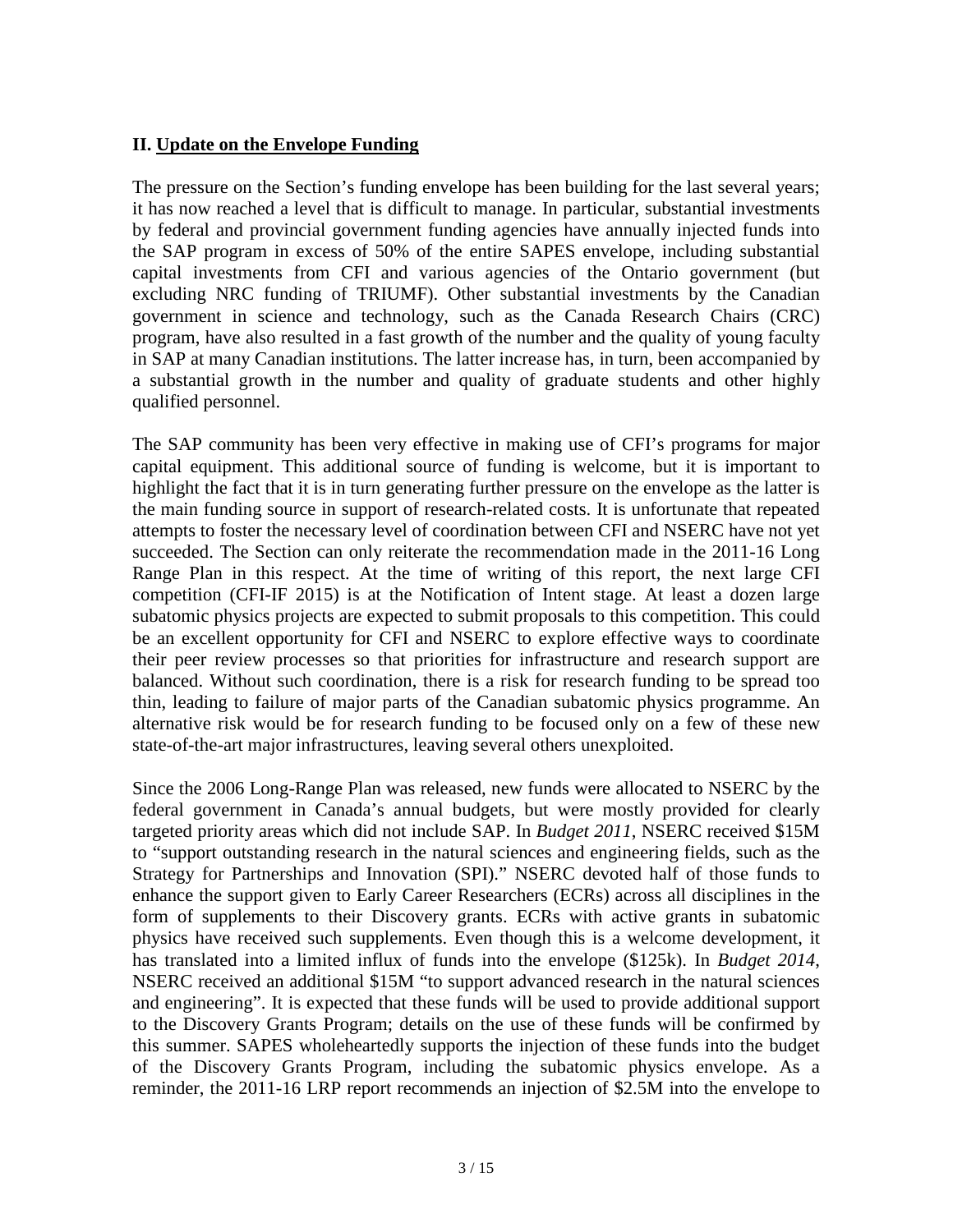restore R&D funding and an additional \$1M to further support flagship projects to fully reap the rewards of previous investments.

## **III. Evaluation Section**

This year's SAPES comprised 12 members, including three theorists. Five new members joined this year; they were Yorick Blumenfeld (Institut de physique nucléaire d'Orsay), Augusto Macchiavelli (Lawrence Berkeley National Laboratory), Mark Messier (Indiana University), Neil Spooner (University of Sheffield), and Julia Thom-Levy (Cornell University). The full SAPES membership is given below.

| Organization                                 | <b>Final Year</b> |
|----------------------------------------------|-------------------|
| Institut de physique nucléaire d'Orsay       | (2016)            |
| University of Alberta                        | (2015)            |
| University of Manitoba                       | (2014)            |
| University of Oslo/Michigan State University | (2015)            |
| <b>Lawrence Berkeley National Laboratory</b> | (2016)            |
| Indiana University                           | (2016)            |
| <b>Simon Fraser University</b>               | (2014)            |
| University of Toronto                        | (2014)            |
| <b>Argonne National Laboratory</b>           | (2014)            |
| University of Sheffield                      | (2016)            |
| <b>Cornell University</b>                    | (2016)            |
| University of Wisconsin – Madison            | (2015)            |
|                                              |                   |

The Chair would like to acknowledge the very demanding task faced by SAPES members throughout the year, up to and especially through competition week. Very long hours of deliberations ensured that each proposal was fairly and consistently evaluated according to the selection criteria. The remarkable professionalism and dedication of SAPES members is manifest in the high quality of the Section's recommendations. The Chair also wishes to sincerely thank SAPES members for their careful and constructive attitude throughout the competition, and for ensuring the conduct of our many discussions in a pleasant atmosphere. Special thanks also go to this year's retiring members, Gerald Gwinner, Erich Poppitz, and Paul Reimer, for three years (or more!) of outstanding service to the Canadian SAP community; it is deeply appreciated.

It is a pleasure for the Chair to thank NSERC staff and the Physics Group Chair for their expert guidance and help in the months leading up to the competition, and during the many long days of competition week: Kim Bonnet, Jamie Cousineau, and James Murphy (Program Officers), Samir Boughaba (Team Leader), and Pierre Charest (Vice-President, Research Grants and Scholarships). Finally, the Chair wishes to express his highest regards and warmest appreciation to Samir for his extraordinary professionalism, patience, commitment and expert counsel throughout the 2013-14 competition year.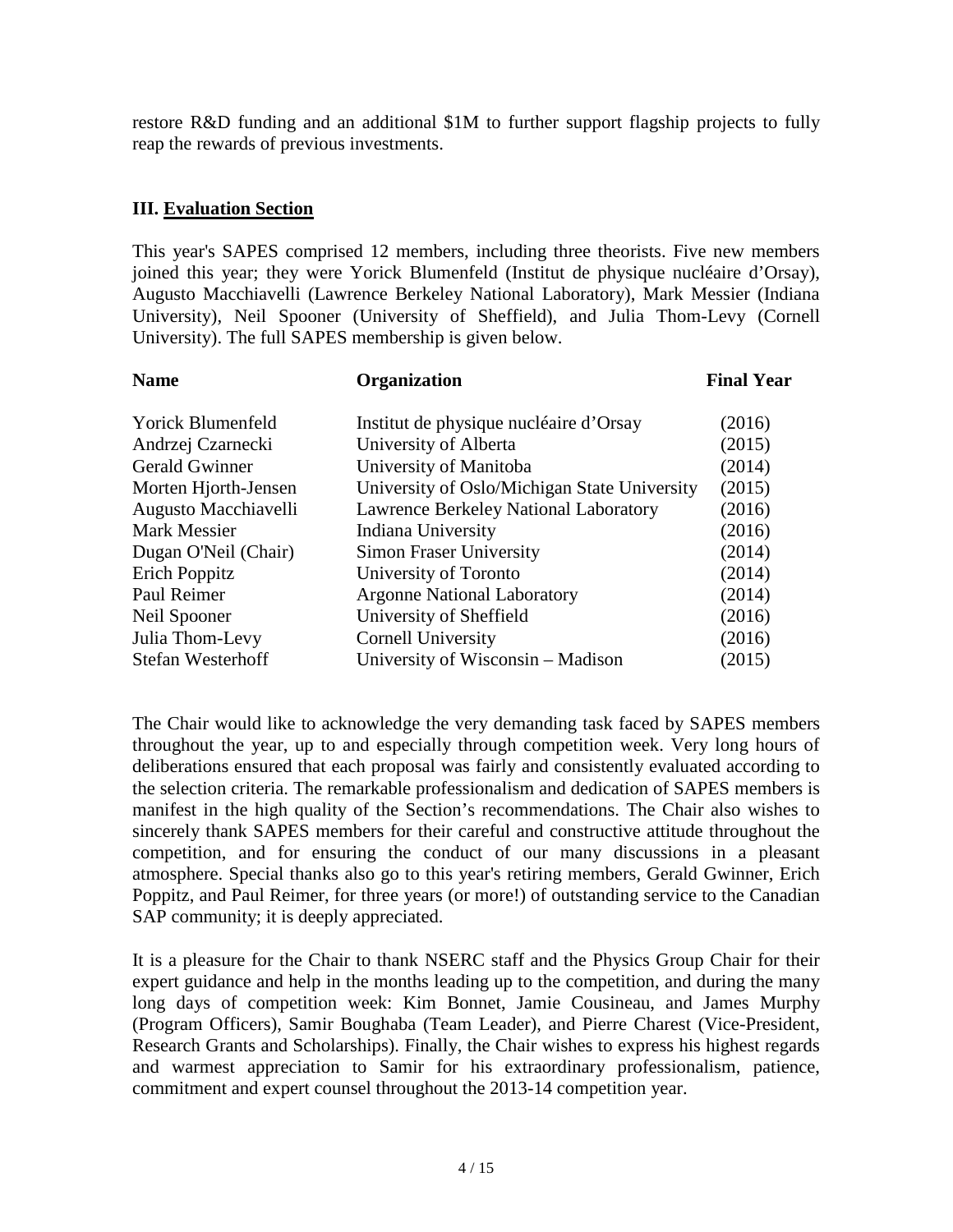## **IV. Orientation/Policy Meeting and Information Visits**

Each year, SAPES launches its operations during an orientation and policy meeting. This is a critical opportunity for the new members to familiarize themselves with NSERC and SAPES operating procedures, to be informed of the process leading to competition week, and to interact with the returning members. News from NSERC, including a detailed review of the competition budget, is also communicated to the members. The orientation and policy meeting for this competition was held on October 15, 2013 via teleconference. Given ongoing budgetary constraints, this is the second year this meeting is held entirely via teleconference.

Until the 2011 competition, it had been a tradition, following the policy meeting, for SAPES to visit Canadian institutions with subatomic physics research programs on a 3-year rotation basis. The visits were conducted for informational purposes only and were not a part of the grant evaluation process. They provided opportunities to communicate information about NSERC and the review process to researchers, while the Section members heard presentations about the researchers' activities and learned first-hand about their infrastructure and environment. The learning process that accompanied these visits was particularly important considering the large number of SAPES members affiliated with non-Canadian research institutions, in addition to the variety of sub-disciplines covered by the envelope. These visits were also a valuable opportunity for Canadian members to get a full sense of the research environments of their colleagues from one end of the country to the other over their three years of service on SAPES.

Since the 2011 competition, owing to operating budget pressures at NSERC, these information visits are no longer held. With these discontinued visits and the now fully teleconferenced orientation meeting, competition week is the first and only time per year that Section members meet. This is viewed by members of SAPES, and indeed much of the SAP community, as a negative development. The benefits to the review process that leads to multimillion funding recommendations completely justify the relatively modest costs involved in the information visits. The Section appreciates the budgetary constraints under which NSERC is operating. The Section strongly recommends, however, that NSERC considers reinstating these visits.

As recommended by the Section last year, a second pre-competition teleconference was again held just prior to competition week in order to remind the members of NSERC's policies and guidelines, and present the most up-to-date budget for the competition. Up to competition 2012, such a session used to be held right at the start of competition week. Again this year, the Evaluation Section members indicated that such a pre-competition session was very useful and that it should continue to be part of the yearly lead-up to competition week.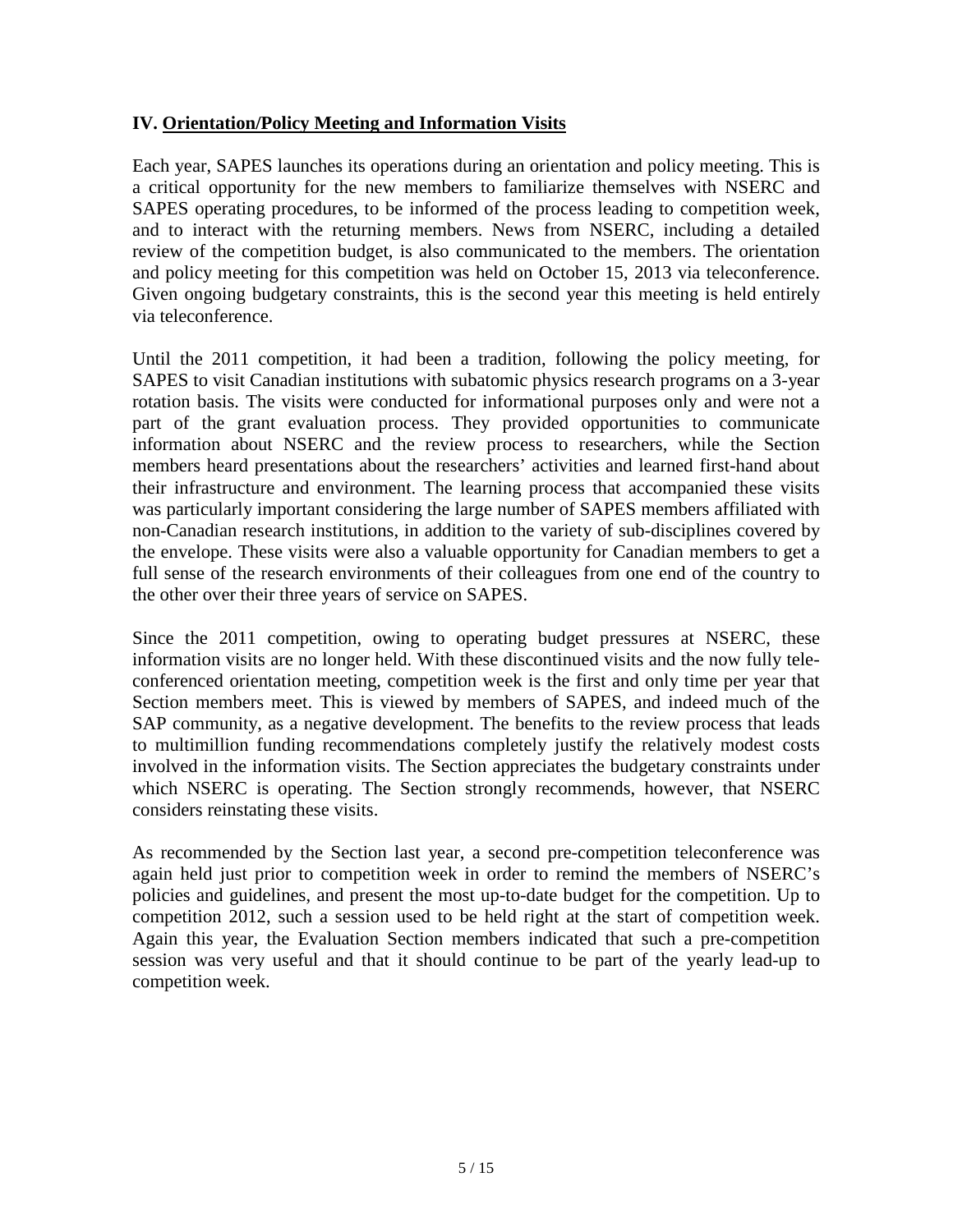### **V. Pre-Review Process**

The review of the Notifications of Intent to Apply for a Subatomic Discovery Grant, took place in September. Discovery grants include Individual, Team, and Project grants. The review involved all the Section Chairs of the Physics Evaluation Group, including the SAPES Chair, and the Group Chair. Its objective was to discuss those applications whose research topics crossed the boundaries of two or more Sections within the Physics Evaluation Group or related to a discipline other than physics. For each application, the intent was to identify the Section (or Evaluation Group, if the research topic related to another discipline) that should take the lead for the review and determine the need to provide or receive expert input to/from other Evaluation Groups. In the case of SAPES, which operates in a standalone mode with a separate membership, the need to provide or receive expert input was related to the other Sections of the Physics Evaluation Group.

As a result of this process, three applications submitted to SAPES were transferred out to other Sections of the Physics Evaluation Group. Moreover, for one Subatomic Physics grant application, members from the Physics Evaluation Group, with relevant expertise, were asked to participate in the deliberations during competition week. Likewise, members of SAPES participated in the review of one Discovery grant application in other Sections of the Physics Evaluation Group.

Furthermore, when the Notifications of Intent to Apply for a Subatomic Physics Discovery, Category 2 or 3 RTI, or MRS grant are received, each application is assigned by the Chair to first and second internal reviewers, who are SAPES members with the most appropriate expertise, and with careful consideration of balancing the full workload among all of the members. Additionally, a third reviewer is systematically assigned, with special responsibility for budget scrutiny, for Discovery or MRS grant applications that request funds averaging \$500k/year or more. Likewise, a third internal reviewer is systematically assigned to Category-3 RTI grant applications.

In the case of Discovery grant applications, the first reviewer is required to recommend five external reviewers for each of his/her assigned proposals. Typically, up to two of the external reviewers could be chosen from the list of suggested reviewers on the Notification of Intent to Apply. It is in the applicant's interest to suggest reviewers who are not in conflict of interest according to NSERC's guidelines. Internal reviewers generally recommend a substantial fraction of external reviewers who are from outside Canada. This year, an average of 3.1 external reviewer reports per Discovery grant application was received.

Similarly, once Category 1 RTI grant applications are received, the Chair assigns first and second internal reviewers to each of them. External reviewer reports are not typically sought for RTI grant applications.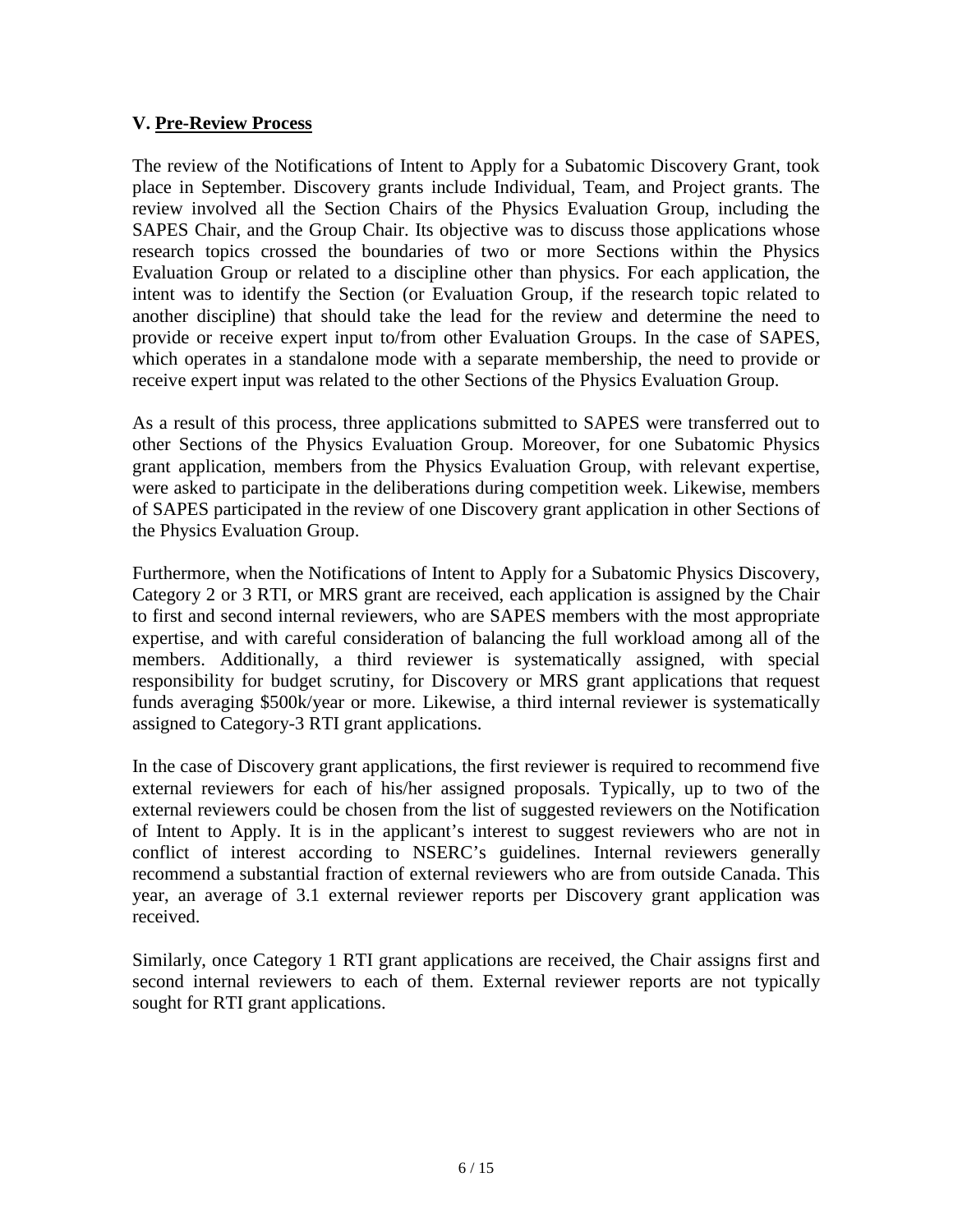# **VI.** *Ad hoc* **Expert Review Committees**

*Ad hoc* expert reviews are typically held for Discovery grant applications requesting more than an average of \$1M per year or for Category-3 RTI grant applications. In this year's competition, five *ad hoc* expert reviews were conducted prior to the competition, in the fall/winter of 2013, and one SAPES member was present for each of them. These reviews related to the Category-3 RTI grant application submitted by ATLAS-Canada, the Discovery Project and Category 3 RTI grant applications submitted by the Canadian BELLE-II Collaboration, the Discovery Project grant application submitted by DEAP-3600, the Discovery Project and Category 1 RTI grant applications submitted by the Canadian EXO Collaboration, and the Discovery Project grant applications submitted by T2K-Canada. The T2K-Canada and ATLAS-Canada reviews were held through face-toface meetings in Vancouver on October 31-November 1, 2013 and November 3-4, 2013, respectively. The other reviews were held through a teleconference-based process: the EXO review was held on November 22 and November 25, 2013, the DEAP-3600 review was held on November 14 and December 5, 2013, and the BELLE-II review was held on January 7, 2014 and January 9, 2014.

The reviews were carried out by *ad hoc* or standing Committees of experts. Full reports with recommendations, including budget recommendations when applicable, were prepared for SAPES. The reports, without the budget recommendations, were sent by NSERC to the applicants prior to Large Project Day. The reports *with* the budget recommendations are sent to the applicants after the results of the competition are announced.

Moreover, the Chair did attend the meeting of the Advisory Committee on TRIUMF (ACOT) held on October 4-5, 2013. He will be also e attending the ACOT meeting on May 12-13, 2014.

# **VII. Large Project Day**

It has proved extremely useful to devote one day prior to the beginning of the competition to presentations by applicants of Discovery and MRS grant applications typically requesting an average of \$500k per year or more, besides applicants of Category-2 or Category-3 RTI grant proposals. This is referred to as Large Project Day (LPD). These large proposals are typically complex, with extensive budgets, international commitments and project planning timelines which go far beyond those of smaller scale grant applications. The success or failure of a scientific program can depend on factors beyond the control of the Canadian research team. There have been notable examples in recent years in which the funding decisions in a host country forced changes in the scientific direction of the Canadian team between time of grant submission and assessment by SAPES. The opportunity to question the projects in writing and in-person in advance of the SAPES deliberations is critical to a thorough evaluation and a judicious recommendation to NSERC.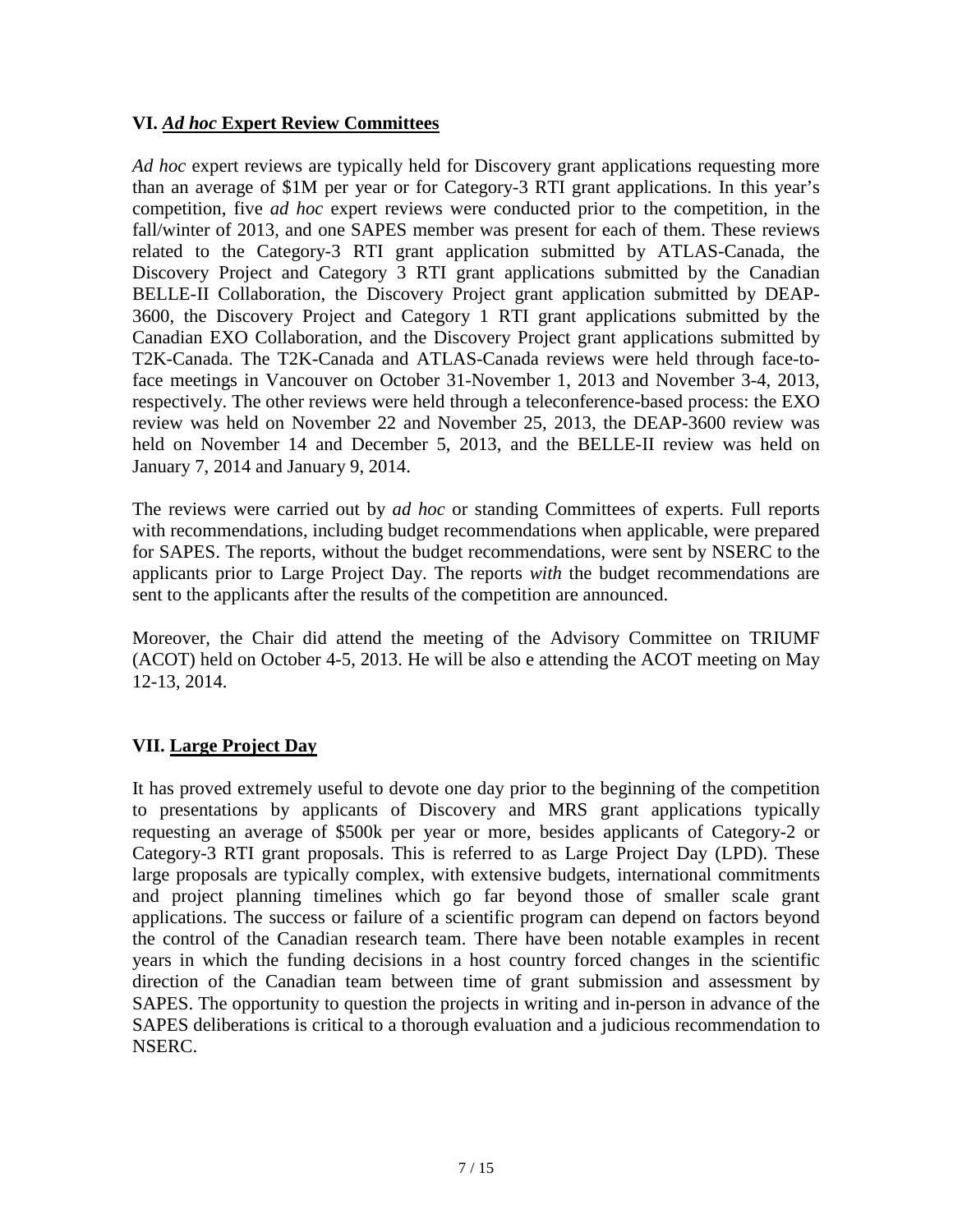The focus of LPD is to meet with representatives of large Canadian projects. However, it is also now customary to meet on LPD with management representatives from the Canadian Institute of Nuclear Physics (CINP), the Institute of Particle Physics (IPP), the Perimeter Institute, SNOLAB, and TRIUMF. LPD was held this year in Ottawa on Sunday, February 9, 2014. The agenda is attached as [Appendix 1.](#page-13-0)

The day began with *in camera* presentations by Garth Huber (Executive Director of the CINP), Aksel Hallin (President of the Board of Trustees, Institute of Particle Physics), Cliff Burgess (representing the Director of the Perimeter Institute), Nigel Smith (Director of SNOLAB), and Reiner Kruecken (Associate Director of TRIUMF). They provided the Section with the perspective of the communities served by their organizations and answered questions previously submitted by the Evaluation Section. Applicants then made presentations and answered questions previously submitted by the Evaluation Section; this was done in an open session that was attended by about a dozen members of the community. The invited projects were, in order of presentation ALPHA, ATLAS, Belle-II, T2K, DEAP-3600, PICO, and EXO.

Following these public presentations, the Evaluation Section met *in camera* with Pierre Charest (Vice-President, Research Grants & Scholarships) who provided an extensive update on recent activities and initiatives at NSERC.

# **VIII. Beginning of the Competition**

The funds available to the Section at the beginning of the competition are shown in [Table 1.](#page-8-0)

There was a carry-forward of \$38k from last year's competition into this year's budget, mostly due to various payment adjustments and deferrals.

Taking into account on-going commitments from previous competitions, \$6.119M was available for the 2014 competition (27% of the envelope). This year, SAPES received 55 applications. At the start of competition, the total funds requested for fiscal year 2014 amounted to \$11.677M. Consequently, at that point in the competition, the projected average funding rate for fiscal year 2014 was 52%. For comparison, the funding rates for the years 2007 to 2013 were 55%, 66%, 66%, 46% (57% without SNOLAB operations), 61%, 69%, and 53%, respectively.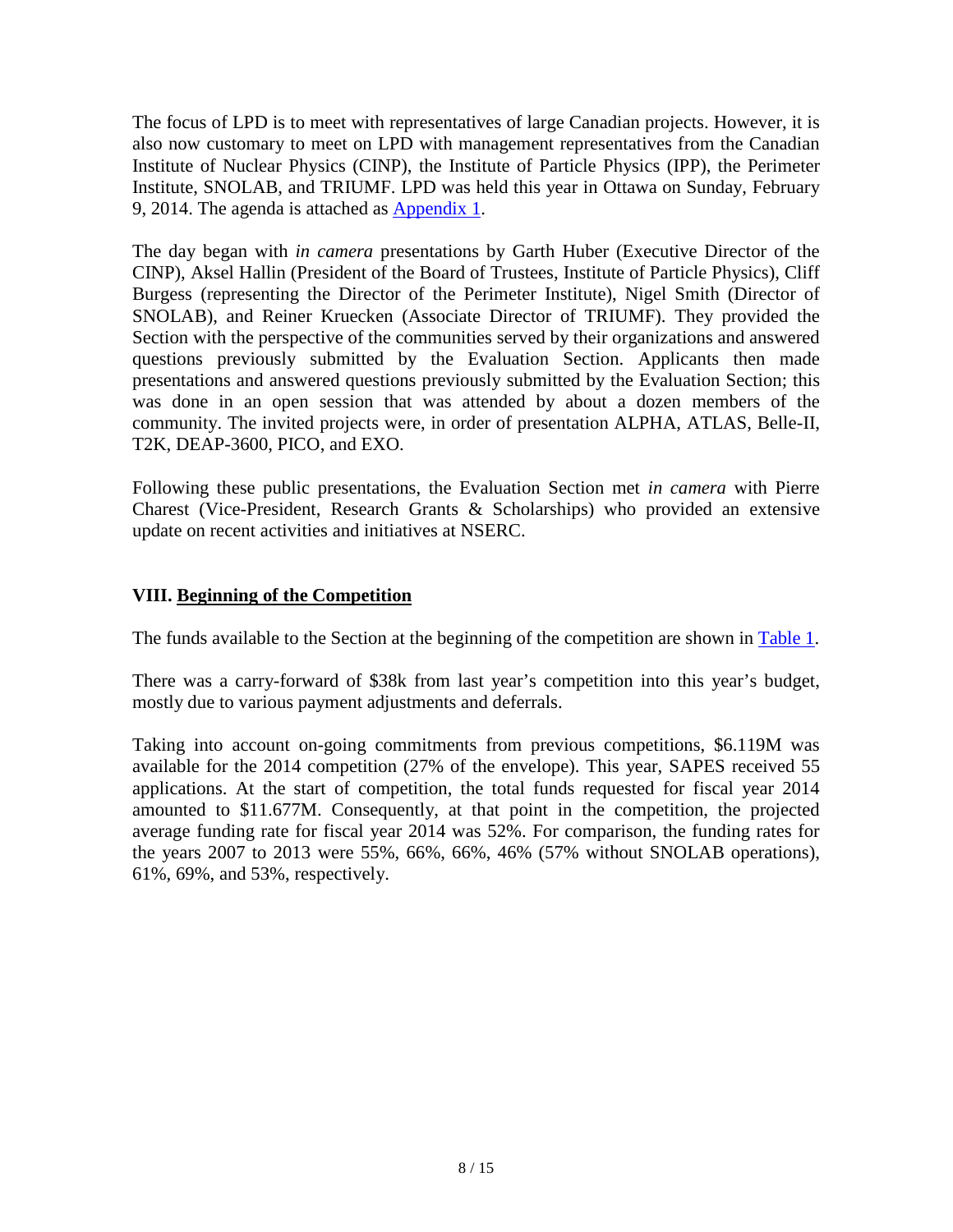| 2014 Competition - Subatomic Physics Envelope Budget<br><b>BEGINNING OF COMPETITION</b> |          |          |          |                    |          |          |          |
|-----------------------------------------------------------------------------------------|----------|----------|----------|--------------------|----------|----------|----------|
| (millions of dollars)                                                                   |          |          |          |                    |          |          |          |
| <b>Budget Item</b>                                                                      | 2011-12  | 2012-13  | 2013-14  | 2014-15            | 2015-16  | 2016-17  | 2017-18  |
| Base Budget <sup>1</sup>                                                                | 21.188   | 21.188   | 21.188   | 21.188             | 21.188   | 21.188   | 21.188   |
| <b>Cumulative Permanent Transfers:</b>                                                  |          |          |          |                    |          |          |          |
| New Applicants / Early Career Researchers <sup>2</sup>                                  | 1.682    | 1.702    | 1.747    | 1.747              | 1.747    | 1.747    | 1.747    |
| Transfers due to population dynamics <sup>3</sup>                                       | $-0.183$ | $-0.223$ | $-0.241$ | $-0.265$           | $-0.265$ | $-0.265$ | $-0.265$ |
| <b>Temporary Transfers:</b><br>Forward-Borrow                                           | $-0.150$ | $-0.150$ | $-0.150$ | 0.000              | 0.000    | 0.000    | 0.000    |
| <b>Total Fiscal Year</b>                                                                | 22.537   | 22.517   | 22.544   | 22.670             | 22 670   | 22 670   | 22.670   |
| <b>Actual Spending by End of Yearly Competition</b>                                     | 22.749   | 22.717   | 22.555   |                    |          |          |          |
| Carry-forward <sup>4</sup>                                                              | 0.249    | 0.049    | 0.038    |                    |          |          |          |
| <b>Commitments</b><br><b>Available for Competition</b>                                  |          |          |          | $-16.589$<br>6.119 | $-6.848$ | $-2.574$ | $-0.590$ |

<sup>1</sup> Includes any past (re-)allocations and transfers from other programs.

 $^2$  Following Budget 2011, a supplement of \$5,000 was provided towards the support of each Early Career Researcher (active grant) starting from FY2011. The cumulative increase to the envelope has been of \$125k (up to 2013-14).

<sup>3</sup> Net total of grants held by returning applicants whose new applications are transferred in/out from SAP Evaluation Section.

<span id="page-8-0"></span><sup>4</sup> For each year, the carry forward is calculated by subtracting the actual spending from the total fiscal year allotment, then adding the previous year's carry-forward amount.

*Table 1. Overall budget available at the beginning of the 2014 competition.*

# **IX. The 2014 Competition**

On Thursday, January 30, 2014, the Section held a teleconference in order to prepare the competition. During this teleconference, members were reminded of policies and procedures, and the competition budget was presented.

The competition was held in Ottawa over a period of five days, from Monday, February 10 to Friday, February 14, 2014. The first day started with a review of the logistics. The Evaluation Section then started Round 1 of the competition, and proceeded with the review of the applications.

The format of the discussions strictly followed NSERC's guidelines and SAPES internal procedures. Previously, in the fall of 2013, at least two SAPES members were assigned to conduct an *internal* review of each application. During competition week, for each application, the first internal reviewer presented all aspects of the proposal and made his/her recommendations (ratings, funding, duration). This was followed by additional comments and/or a presentation by the second internal reviewer, who also made recommendations. For grant applications requesting support in excess of an average of \$500k per year, or for Category 3 RTI grant applications, a third presentation, concentrating on budget matters, was made. These in-depth assessments were carried out independently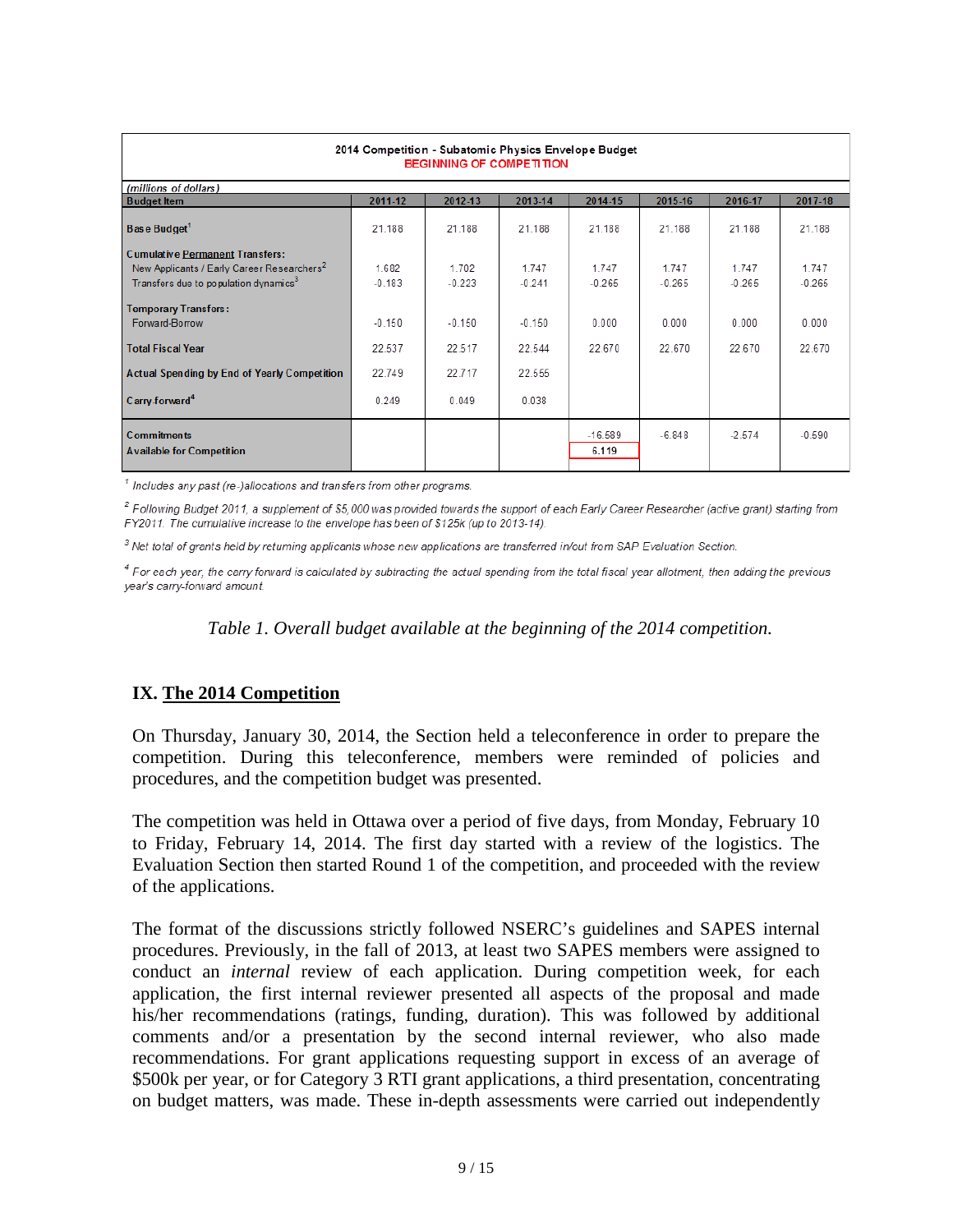by the internal reviewers (who were not aware of the other's identity before the first reviewer's presentation), and took into account the reports received from external reviewers, if available, as well as reports from *ad hoc* expert committees where applicable. Each application was then thoroughly discussed by all SAPES members. At the end of the discussion, each member was asked to rate the application against NSERC's selection criteria: (i) excellence of the researcher(s), (ii) merit of the proposal, (iii) contributions to the training of Highly Qualified Personnel (HQP), and (iv) need for funds. SAPES then decided whether to recommend funding the application, the level of funding, and the funding duration. Any recommendation was determined through secret electronic voting. The median vote was selected as the final SAPES recommendation. Members in conflict with any particular application left the meeting room before the internal reviewers were identified and the application was discussed; they were never informed, even by the end of the competition, of the final result or of the identity of the internal reviewers.

The entire Section reviewed experimental Individual, Team, and Project Discovery grant applications as well as Categories 2 and 3 RTI proposals. The entire Section also reviewed Category 1 RTI proposals that were tied to Project grant applications. Once these reviews were completed, SAPES members were divided into two sub-Sections: theory and RTI-1/ MRS sub-Section. The theory sub-Section reviewed all the theory Individual grant applications. The RTI-1/MRS sub-Section reviewed the Category 1 RTI grant requests (up to \$150k requested in total).

As usual, it was strictly forbidden for SAPES members to keep a cumulative total of the recommended awards, in order not to bias the review of applications discussed towards the end, and to ensure that all applications were treated consistently and fairly. As a matter of fact, taking into account the members' conflicts of interest and the split into two sub-Sections, such budget tracking is practically impossible.

Moreover, in order to ensure the integrity of the review process, applications could be flagged by any SAPES member, the Program Officer, or the Team Leader at any time in Round 1, if he/she felt that some aspects of the discussion or the recommendation necessitated further deliberations. Flagged applications are re-discussed before the budget balancing discussion that concludes the deliberations of Round 1.

The Round 1 deliberations concluded in the mid-afternoon on Wednesday, February 12. The Team Leader made a presentation on the budget, taking into account the sum of the recommended awards for all the applications. The result was that a sum of \$6.419M had been recommended from the envelope, to be compared to a total of \$6.119M that was available to SAPES, and \$11.677M in requested funds.

Prior to the start of Round 2, a thorough discussion took place to establish the guiding principles for the re-evaluation of all proposals in an attempt to balance the budget. The SAPES members were unanimous that the same set of principles would be applied to all proposals, that all proposals would again be assessed strictly on their merits, and that strict account would be taken of the Section's evaluations of the four criteria for each proposal, which had been recorded in Round 1. All applications were then re-assessed and revised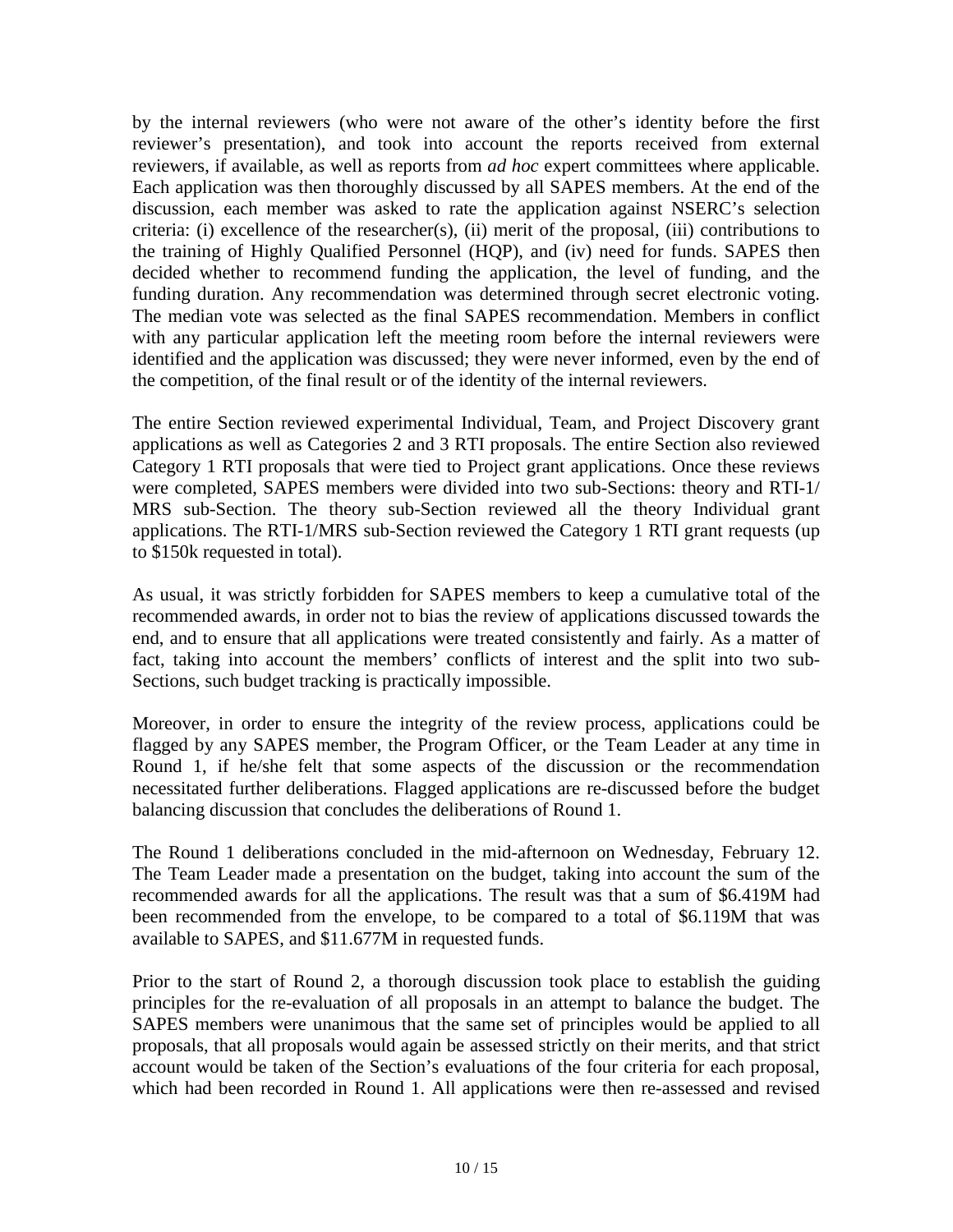funding recommendations made, again using secret electronic vote. As in Round 1, any application could be flagged if someone felt that some aspects of the re-assessment or the revised recommendation necessitated further deliberations.

The Round 2 deliberations concluded in the afternoon of Thursday, February 13. The Team Leader presented the results: the revised recommendation by the Section was for \$6.091M from the envelope, compared again with the available sum of \$6.119M.

At that stage, the SAPES members carefully reviewed the distribution of the recommended budget amongst the various categories of grant applications assessed within the envelope: research operating grants (Individual, Team and Project Discovery; MRS); Categories 2 and 3 RTI grants; and Category 1 RTI grants. The exercise was conducted at a "global" category level and no specific application was singled out or discussed during this process. The Section agreed to carry forward the balance of \$28k to the 2015 competition.

With a recommended total funding of \$6.091M from the envelope and a total request for \$11.677M, the funding rate for this year's competition is 52%.

# **X. End of Competition Results**

The Section's final multiyear budget levels are shown in [Table 2.](#page-11-0) [Table 3](#page-12-0) shows a multiyear breakdown of equipment, theory, experimental operating, and MRS allocations, while [Table 4](#page-12-1) gives the percentage share of the envelope in theory, equipment, and operations over the period from 2007 through 2014.

As forecast in the 2006 Long-Range Plan and confirmed in the 2011 Long-Range Plan, these figures provide quantitative measures of the funding crisis that continues to loome over the Canadian SAP community. The share of the envelope now committed to the support of research operations is still near its record high, with little room for small-scale capital investments that are critical for emerging research endeavours.

Small-scale capital investments by SAPES, mostly for proposals that fall outside the mandate of the CFI, are needed for R&D efforts that are crucial for the future of Canadian SAP, and to satisfy the capital needs of the smaller programs that are essential to the breadth of the community. Due to the long cradle-to-grave time scale of subatomic physics research programs, some overlap between current and next-generation discovery endeavours is unavoidable if Canada is to continue to play a leading scientific role in nextgeneration forefront research projects. At a time when Canadian researchers are actively and fruitfully exploiting the public investments made to date in leading endeavours, it would not be opportune to consider re-allocating a substantial part of the support to these efforts towards small-scale capital investments.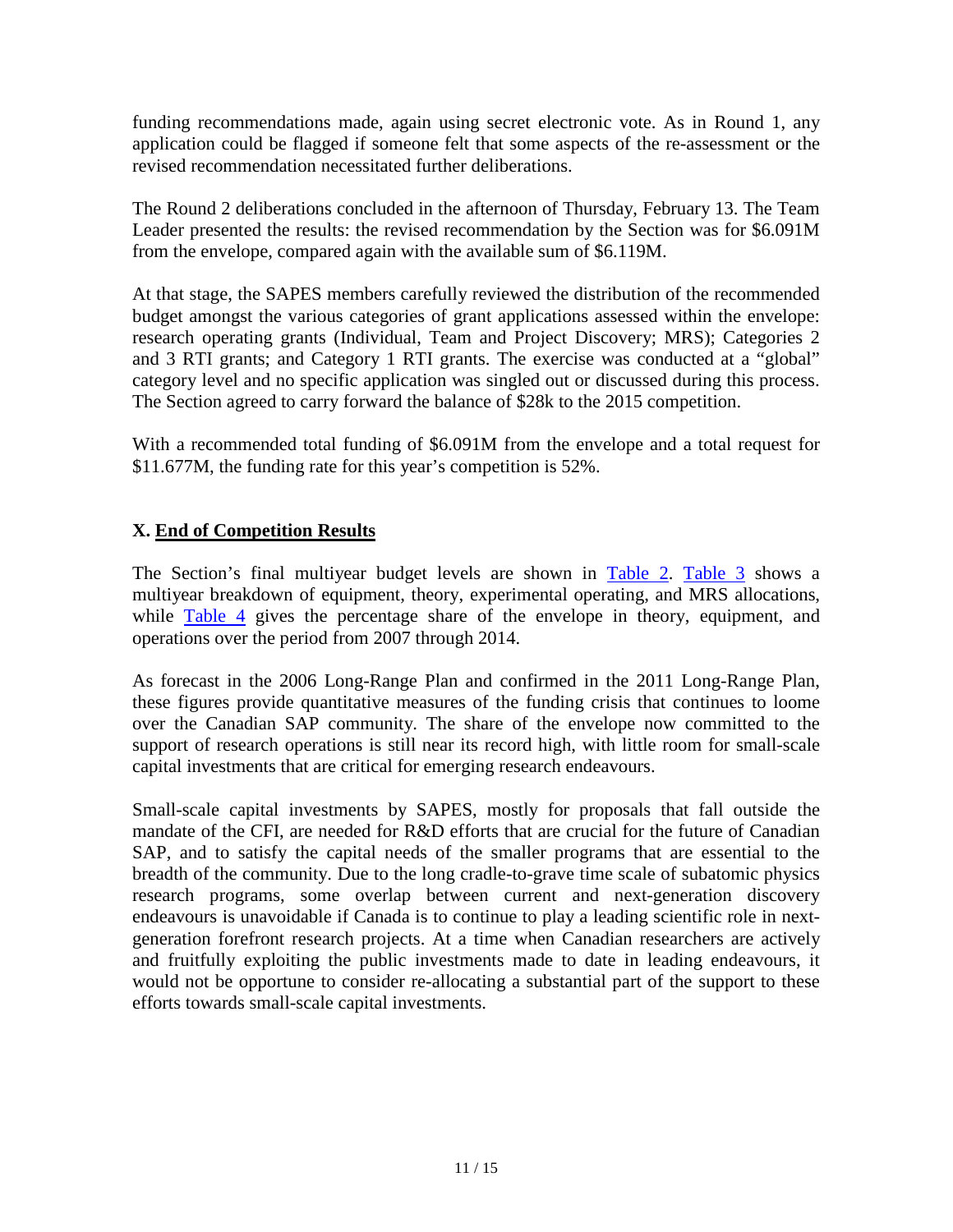#### **XII. Policy Matters**

At the end of the competition, the Evaluation Section and NSERC representatives came together for a session devoted to policy matters. Pierre Charest – Vice-President, Research Grants & Scholarships – attended this session. SAPES members underscored the increasingly challenging funding pressures faced by the envelope and the practical inability of the latter to effectively support small-scale new research and development equipment. SAPES members reiterated their concerns about the cancellation of the fall face-to-face orientation and policy meeting and the accompanying information visits to universities and national laboratories with subatomic physics research programs. The members recommended that NSERC considers reinstating them. It is the Section's opinion that the benefits to the review process that leads to multimillion funding recommendations completely justify the relatively modest costs involved. The members also reiterated the importance of Large Project Day in informing the members in making judicious multimillion funding recommendations to NSERC; they also expressed their strong support to LPD's current format.

There was also considerable discussion of the new Canadian Common CV (CCV) and of improvements which could be implemented for the benefit of reviewers.

<span id="page-11-0"></span>

| 2014 Competition - Subatomic Physics Envelope Budget   |          |          |          |           |          |          |          |  |
|--------------------------------------------------------|----------|----------|----------|-----------|----------|----------|----------|--|
| <b>END OF COMPETITION</b>                              |          |          |          |           |          |          |          |  |
| (millions of dollars)                                  |          |          |          |           |          |          |          |  |
| <b>Budget Item</b>                                     | 2012-13  | 2013-14  | 2014-15  | 2015-16   | 2016-17  | 2017-18  | 2018-19  |  |
| Base Budget <sup>1</sup>                               | 21.188   | 21.188   | 21.188   | 21.188    | 21.188   | 21.188   | 21.188   |  |
| <b>Cumulative Permanent Transfers:</b>                 |          |          |          |           |          |          |          |  |
| New Applicants / Early Career Researchers <sup>2</sup> | 1.702    | 1.747    | 1.747    | 1.747     | 1.747    | 1.747    | 1.747    |  |
| Transfers due to population dynamics <sup>3</sup>      | $-0.223$ | $-0.241$ | $-0.265$ | $-0.265$  | $-0.265$ | $-0.265$ | $-0.265$ |  |
| <b>Temporary Transfers:</b>                            |          |          |          |           |          |          |          |  |
| Forward-Borrow                                         | $-0.150$ | $-0.150$ | 0.000    | 0.000     | 0.000    | 0.000    | 0.000    |  |
| <b>Total Fiscal Year</b>                               | 22.517   | 22.544   | 22.670   | 22.670    | 22.670   | 22.670   | 22.670   |  |
| <b>Actual Spending by End of Yearly Competition</b>    | 22.717   | 22.555   | 22.680   |           |          |          |          |  |
| Carry-forward <sup>4</sup>                             | 0.049    | 0.038    | 0.028    |           |          |          |          |  |
| <b>Commitments</b>                                     |          |          |          | $-11.690$ | $-5.918$ | $-1.236$ | $-0.636$ |  |

The Evaluation Section members recommended continuing to hold a pre-competition teleconference-based orientation session as a lead-up to competition week.

<sup>1</sup> Includes any past (re-)allocations and transfers from other programs.

<sup>2</sup> Following Budget 2011, a supplement of \$5,000 was provided towards the support of each Early Career Researcher (active grant) starting from FY2011. The cumulative increase to the envelope has been of \$125k (up to 2013-14).

<sup>3</sup> Net total of grants held by returning applicants whose new applications are transferred in/out from SAP Evaluation Section.

<sup>4</sup> For each year, the carry forward is calculated by subtracting the actual spending from the total fiscal year allotment, then adding the previous year's carry-forward amount.

#### *Table 2. Multi-year budget summary at the end of the 2014 competition.*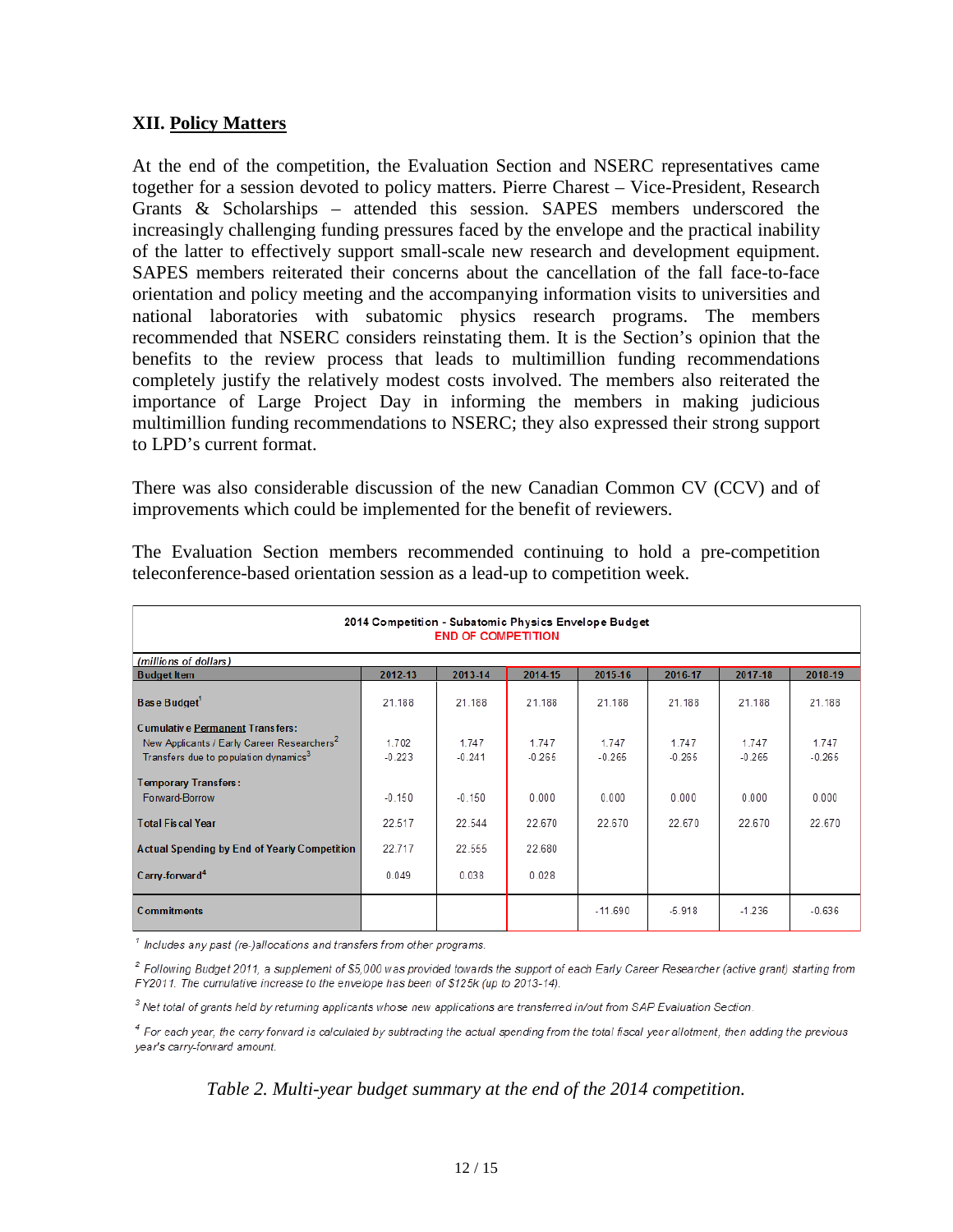<span id="page-12-0"></span>

| SUBA TOMIC PHYSICS ENVELOPE<br>MULTI-YEAR COMMITMENTS BY CATEGORY<br>End of 2014 Competition |              |              |              |              |              |  |
|----------------------------------------------------------------------------------------------|--------------|--------------|--------------|--------------|--------------|--|
|                                                                                              | 2014         | 2015         | 2016         | 2017         | 2018         |  |
| <b>RTI - COMMITTED</b>                                                                       | \$0          | $\$0$        | \$0          | \$0          | SO.          |  |
| RTI - NEW (2014 Competition)                                                                 | \$1,057,961  | \$21,000     | \$0          | \$0          | $\$0$        |  |
| <b>RTI - TOTAL</b>                                                                           | \$1,057,961  | \$21,000     | \$0          | \$0          | \$0          |  |
| <b>THEORY - COMMITTED</b>                                                                    | \$2,626,700  | \$1.793.700  | \$1,065,700  | \$554.200    | \$0          |  |
| THEORY - NEW (2014 Competition)                                                              | \$551,000    | \$551,000    | \$551,000    | \$526.000    | \$526,000    |  |
| <b>THEORY - TOTAL</b>                                                                        | \$3,177,700  | \$2,344,700  | \$1,616,700  | \$1,080,200  | \$526,000    |  |
| <b>EXP OPS** - COMMITTED</b>                                                                 | \$11,944,000 | \$3,252,000  | \$1,508,000  | \$36,000     | $\$0$        |  |
| EXP OPS - NEW (2014 Competition)                                                             | \$4,217,000  | \$4.150.000  | \$2.673.000  | \$120.000    | \$110,000    |  |
| <b>EXP OPS - TOTAL</b>                                                                       | \$16,161,000 | \$7,402,000  | \$4,181,000  | \$156,000    | \$110,000    |  |
| <b>MRS - COMMITTED</b>                                                                       | \$2,018,500  | \$1,802,000  | \$0          | \$0          | \$0          |  |
| MRS - NEW (2014 Competition)                                                                 | \$265,000    | \$120,000    | \$120,000    | \$0          | $\$0$        |  |
| <b>MRS - TOTAL</b>                                                                           | \$2,283,500  | \$1,922,000  | \$120,000    | \$0          | \$0          |  |
| <b>TOTAL - COMMITTED</b>                                                                     | \$16,589,200 | \$6,847,700  | \$2,573,700  | \$590.200    | $\$0$        |  |
| <b>TOTAL - NEW (2014 Competition)</b>                                                        | \$6,090,961  | \$4,842,000  | \$3,344,000  | \$646,000    | \$636,000    |  |
| <b>GRAND TOTAL</b>                                                                           | \$22,680,161 | \$11,689,700 | \$5,917,700  | \$1,236,200  | \$636,000    |  |
| <b>TOTAL ENVELOPE</b>                                                                        | \$22,670,051 | \$22,670,051 | \$22,670,051 | \$22,670,051 | \$22,670,051 |  |
| <b>REIMBUR SEMENT - FORWARD BORROW FROM PAST</b><br><b>COMPETITIONS</b>                      | \$0          | \$0          | \$0          | \$0          | \$0          |  |
| CARRY FORWARD FROM FY2014 / AVAILABLE**                                                      | \$27,817     | \$11,008,168 | \$16,752,351 | \$21,433,851 | \$22,034,051 |  |

\*EXP OPS = Experimental Operations - Includes Project grants and experimental Individual grants<br>\*\* The available amount for FY2015-16 includes the carry-forward from FY2014-15 (\$27,817)

#### *Table 3. Breakdown of multiyear commitments at the end of the 2014 competition.*

#### **Subatomic Physics Evaluation Section Evolution of Envelope's Shares**

<span id="page-12-1"></span>

|                           | 2014 | 2013 | 2012 | 2011 | 2010 | 2009 | 2009 | 2008 | 2007* |
|---------------------------|------|------|------|------|------|------|------|------|-------|
| Theory                    | 14%  | 14%  | 14%  | 14%  | 14%  | 14%  | 14%  | 15%  | 16%   |
| RTI                       | 5%   | 3%   | 3%   | 6%   | 4%   | 8%   | 8%   | 16%  | 14%   |
| <b>Total Research Ops</b> | 81%  | 83%  | 83%  | 80%  | 82%  | 82%  | 82%  | 69%  | 70%   |
| Exp. Ops                  | 71%  | 73%  | 72%  | 68%  | 69%  | 69%  | 69%  | 59%  | 61%   |
| <b>MRS</b>                | 10%  | 10%  | 11%  | 13%  | 13%  | 13%  | 3%   | 11%  | 10%   |

\*Takes into account the fact that SNOLAB's MRS grant was subsequently paid from outside the envelope.

*Table 4. Envelope share in theory, experimental operations, and equipment, from 2007 to 2014.*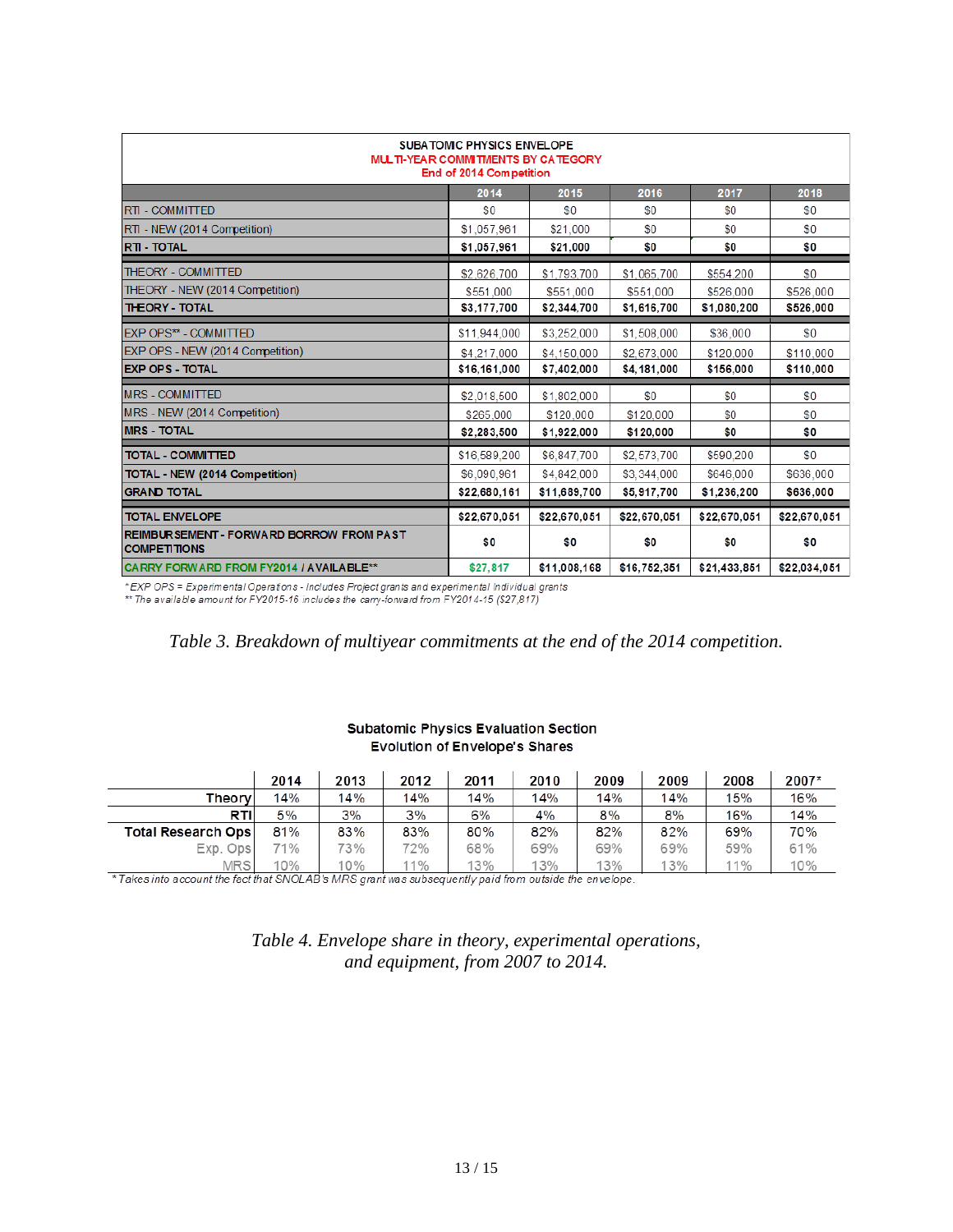<span id="page-13-0"></span>**Appendix 1**